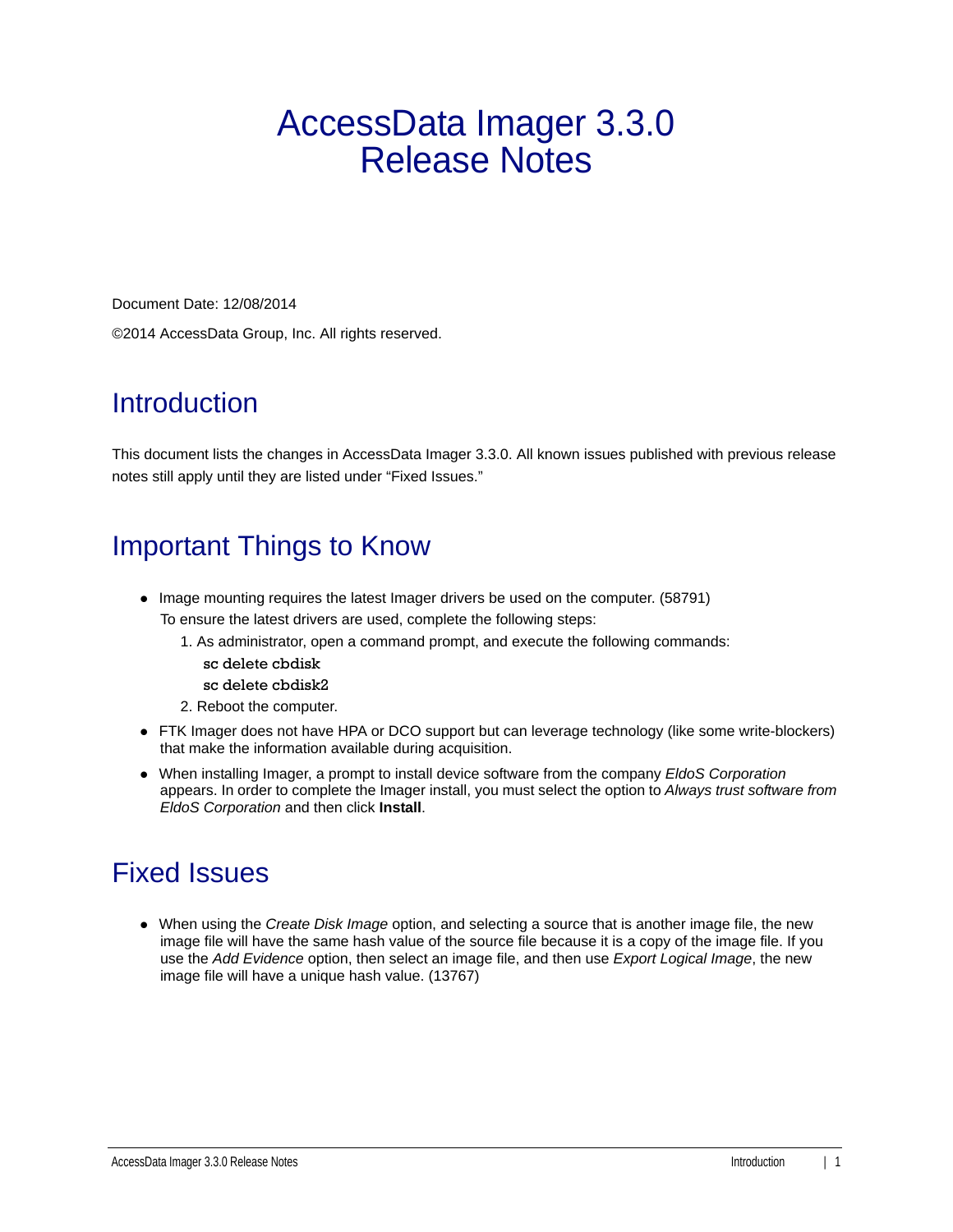# Comments?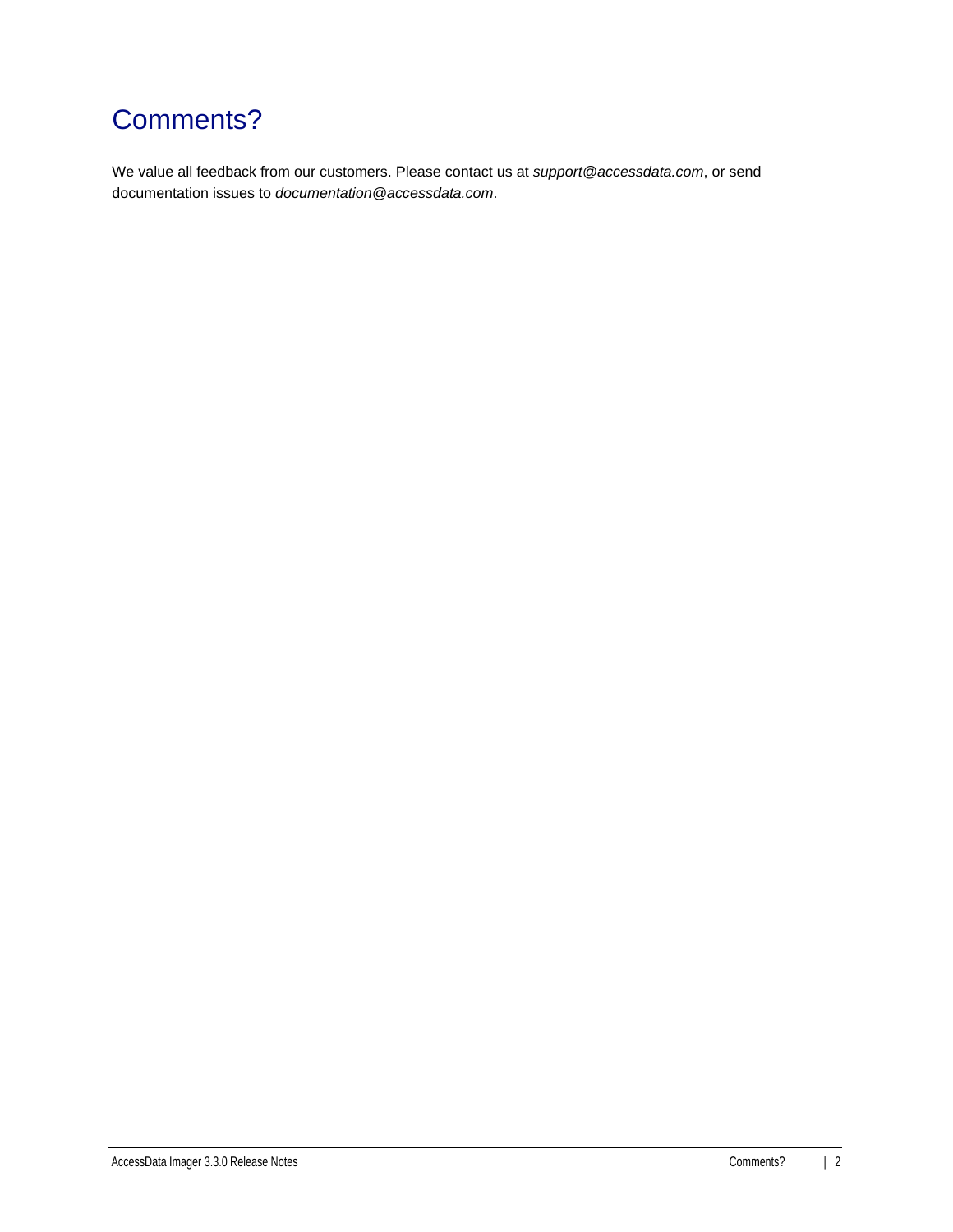# AccessData Imager 3.2.0 Release Notes

Document Date: 11/04/2014 ©2014 AccessData Group, Inc. All rights reserved.

#### **Introduction**

This document lists the changes in AccessData Imager 3.2.0. All known issues published with previous release notes still apply until they are listed under "Fixed Issues."

## Important Things to Know

- Image mounting requires the latest Imager drivers be used on the computer. (58791) To ensure the latest drivers are used, complete the following steps:
	- 1. As administrator, open a command prompt, and execute the following commands:
		- sc delete cbdisk
		- sc delete cbdisk2
	- 2. Reboot the computer.
- FTK Imager does not have HPA or DCO support but can leverage technology (like some write-blockers) that make the information available during acquisition.
- When installing Imager, a prompt to install device software from the company *EldoS Corporation*  appears. In order to complete the Imager install, you must select the option to *Always trust software from EldoS Corporation* and then click **Install**.

## Fixed Issues

• Hard links parsed from an HFS+ system now display correctly in Imager. (13767)

## Comments?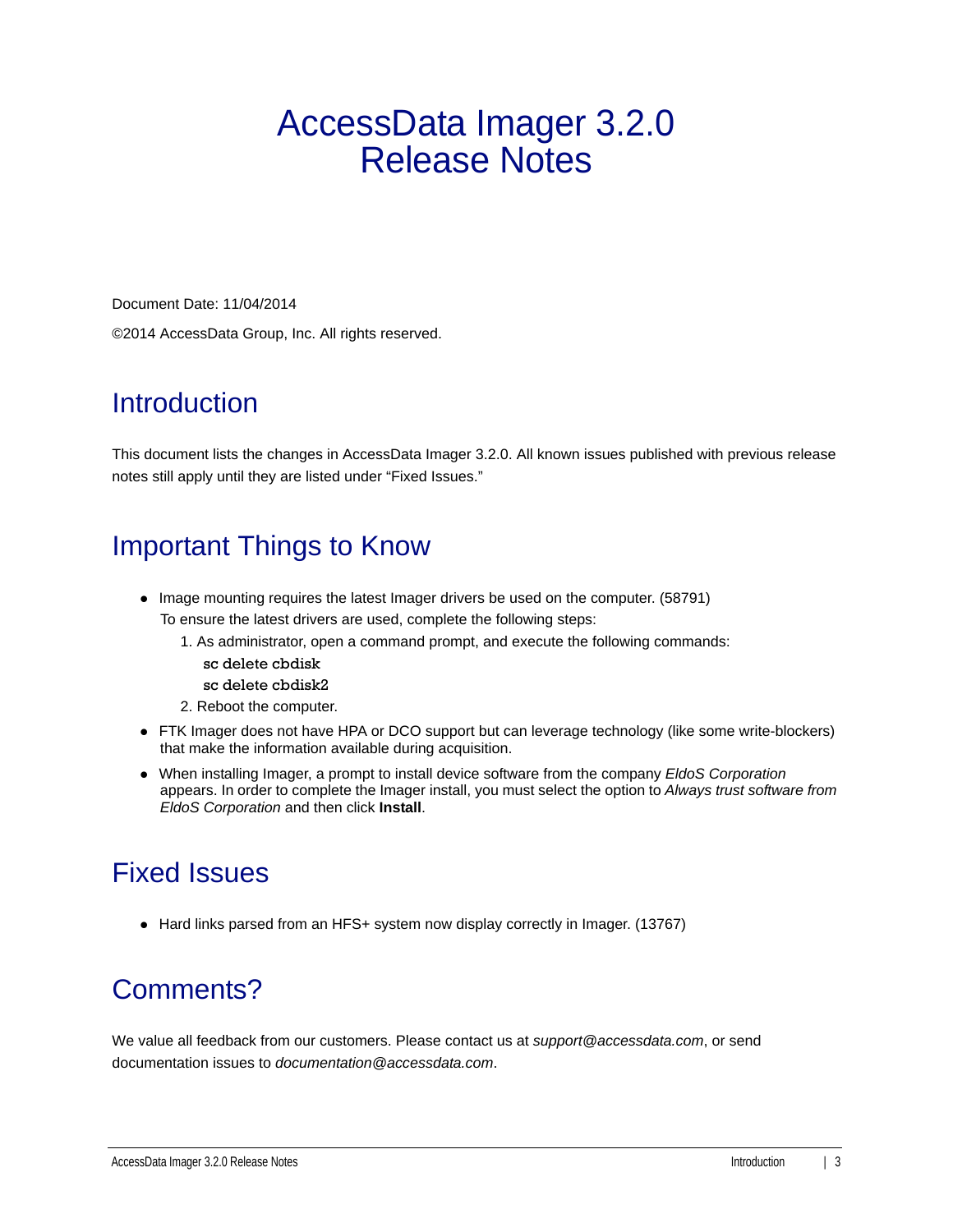# AccessData Imager 3.1.5 Release Notes

Document Date: 06/20/2013 ©2014 AccessData Group, Inc. All rights reserved.

#### **Introduction**

This document lists the changes in AccessData Imager 3.1.5. All known issues published with previous release notes still apply until they are listed under "Fixed Issues."

## Important Things to Know

- Image mounting requires the latest Imager drivers be used on the computer. (58791) In order to ensure the latest are used, do the following:
	- 1. As administrator, open a command prompt, and execute the following commands:
		- sc delete cbdisk
		- sc delete cbdisk2
	- 2. Reboot the computer.
- AccessData FTK Imager does not have HPA support but can leverage technology (like some writeblockers) that make the information available during acquisition.
- AccessData: FTK Imager does not have DCO support but can leverage technology (like some writeblockers) that make the information available during acquisition.

## New and Improved

The following are enhancements:

You can now create an image of WIndows 8/8.1 computers.

## Fixed Issues

When running Imager on a Windows 8 computer, and mounting an ISO, the mounted ISO will now be displayed in the list. (32105)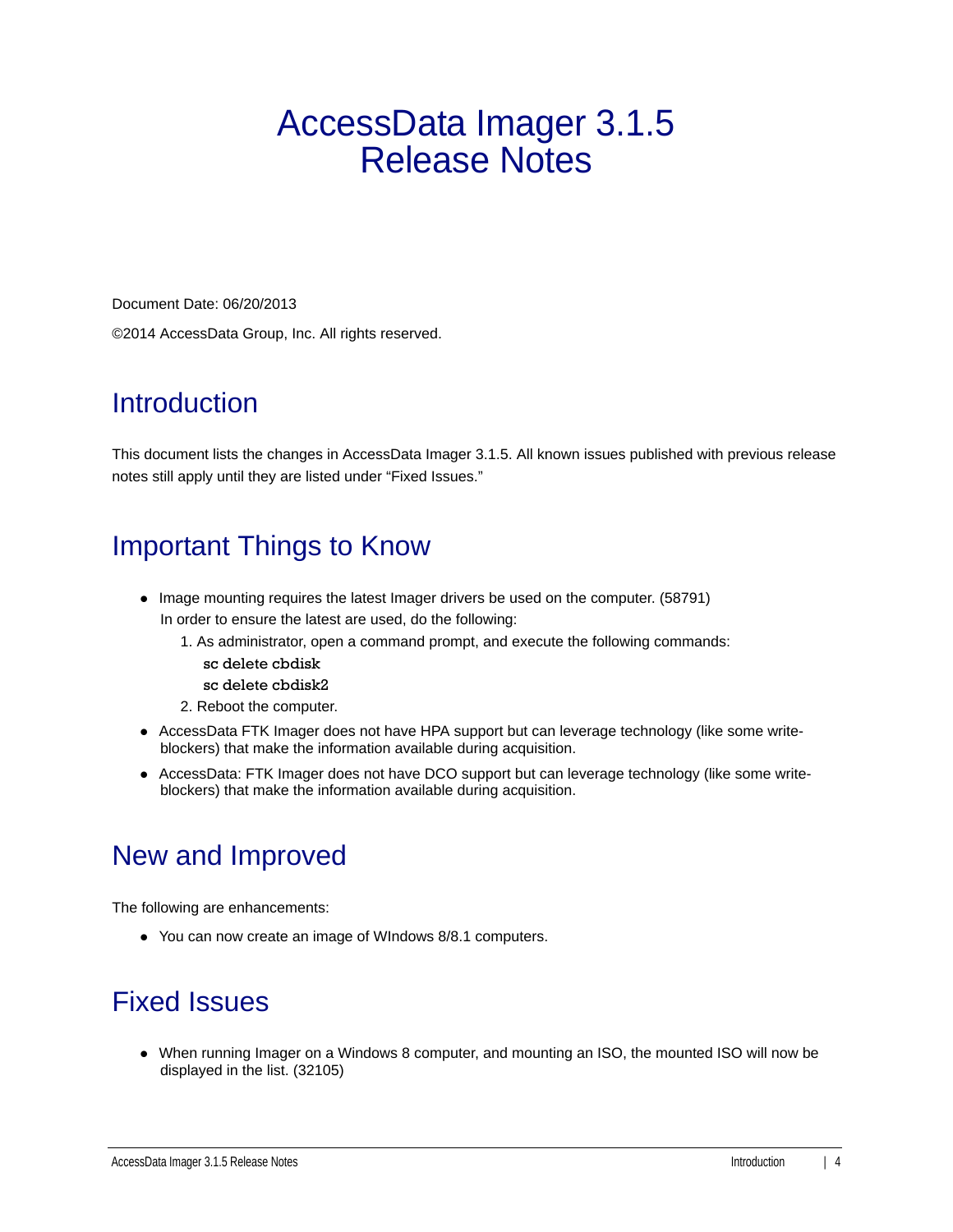# Comments?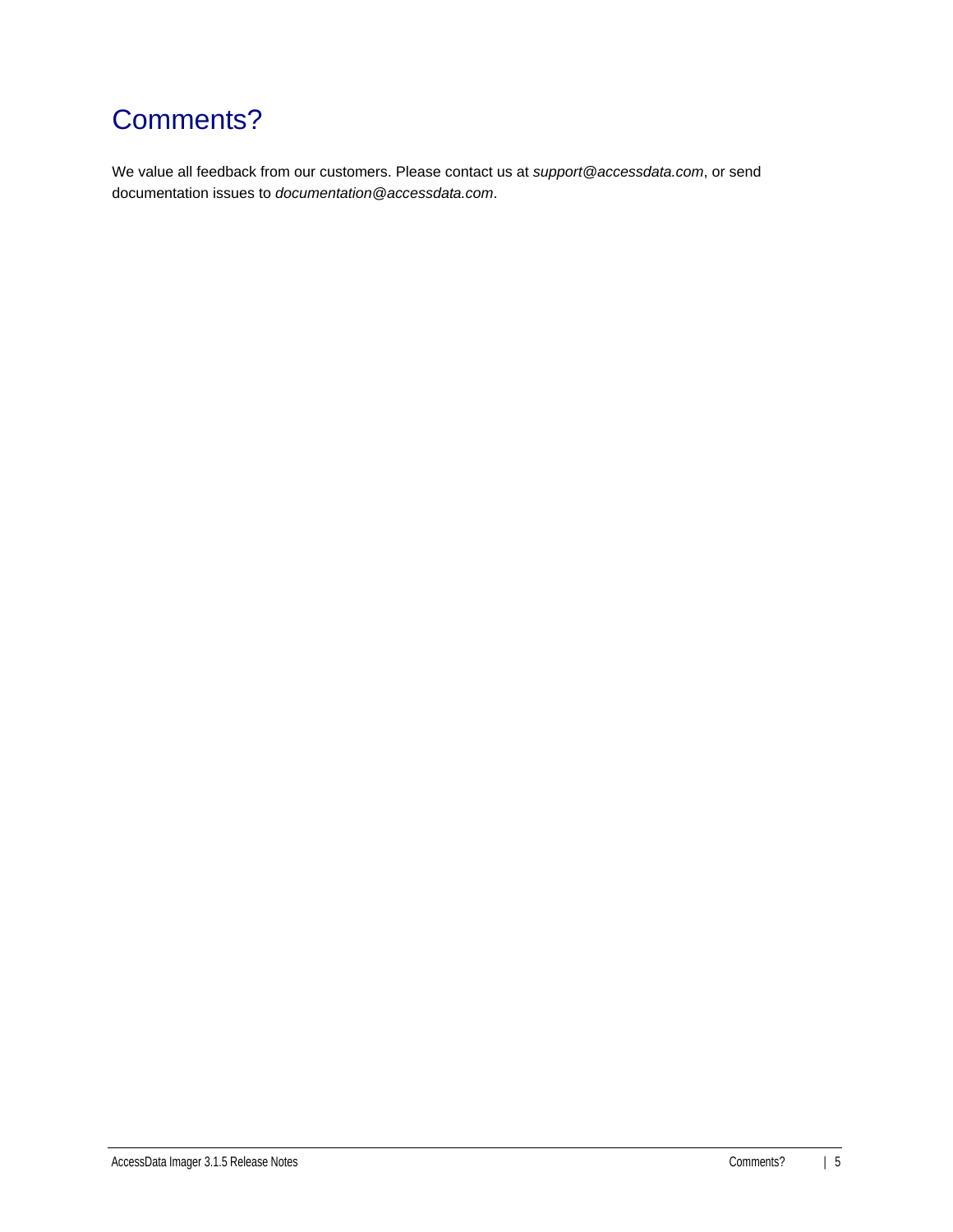# AccessData Imager 3.1.4 Release Notes

Document Date: 11/21/2013 ©2013 AccessData Group, Inc. All rights reserved.

#### **Introduction**

This document lists the changes in AccessData Imager 3.1.4. All known issues published with previous release notes still apply until they are listed under "Fixed Issues."

#### Important Things to Know

- Image mounting requires the latest Imager drivers be used on the computer. (58791) In order to ensure the latest are used, do the following:
	- 1. As administrator, open a command prompt, and execute the following commands:
		- sc delete cbdisk
		- sc delete cbdisk2
	- 2. Reboot the computer.
- AccessData FTK Imager does not have HPA support but can leverage technology (like some writeblockers) that make the information available during acquisition.
- AccessData: FTK Imager does not have DCO support but can leverage technology (like some writeblockers) that make the information available during acquisition.

## New and Improved

The following are enhancements:

- **Support for Microsoft Resilient File System (MS ReFS)** The Microsoft Resilient File System (ReFS) found in Windows 8 and Windows Server 2012 is now supported.
- **Support of Tableau-created files** Opening 'incomplete' Tableau-created E01 files is now supported.
- **Support for Encase Lx01 image files** Lx01 files are now supported.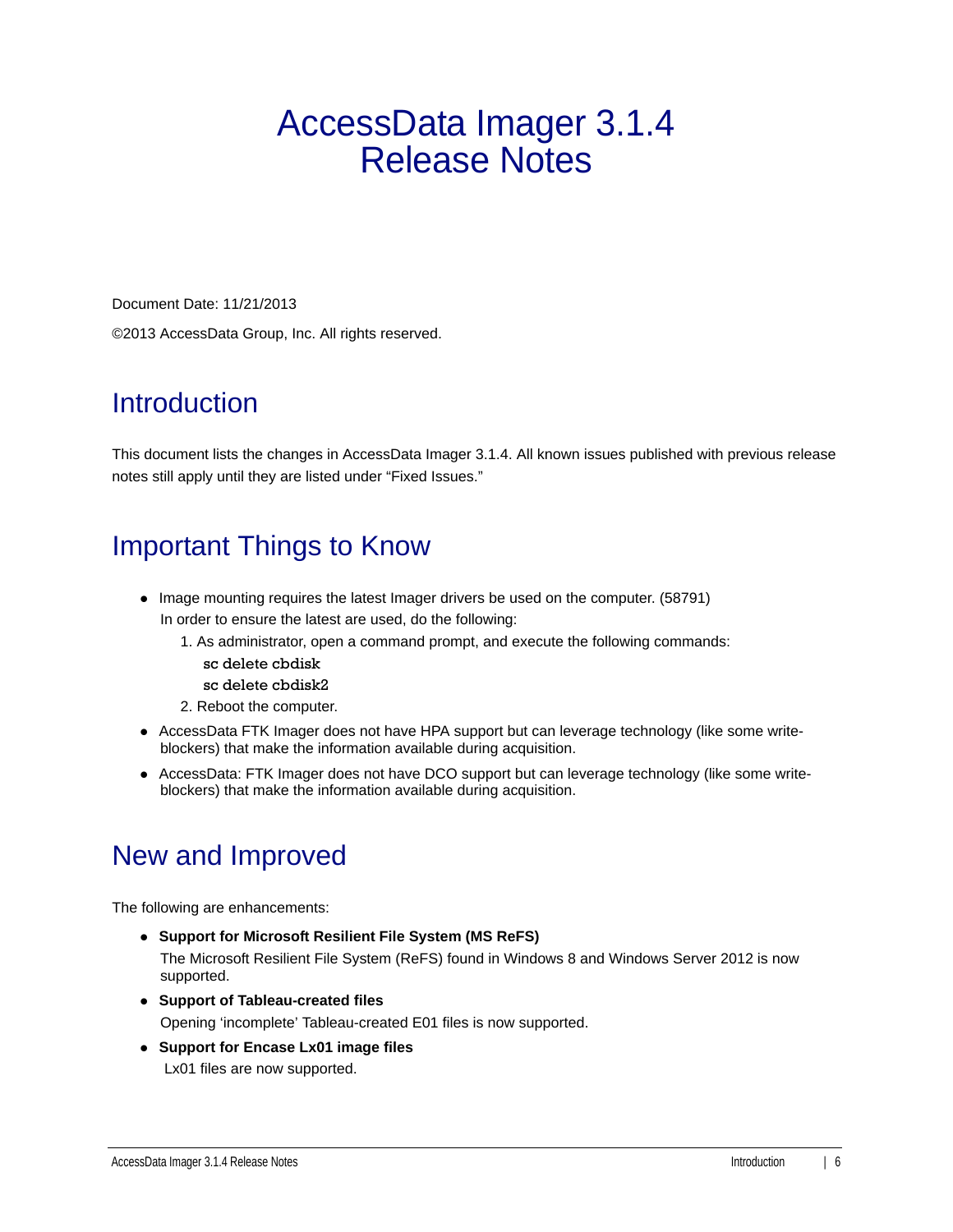#### Fixed Issues

- NTFS support has been enhanced so the MFT is now used to build the file tree, not relying on \$I30s directory indexes which may be corrupt. (24868)
- Fixed the issue that caused L01 files to be shown as a single byte file. (28498)

#### Known Issues

When running Imager on a Windows 8 computer, and mounting an ISO, the mounted ISO will not be displayed in the list. (32105)

#### Comments?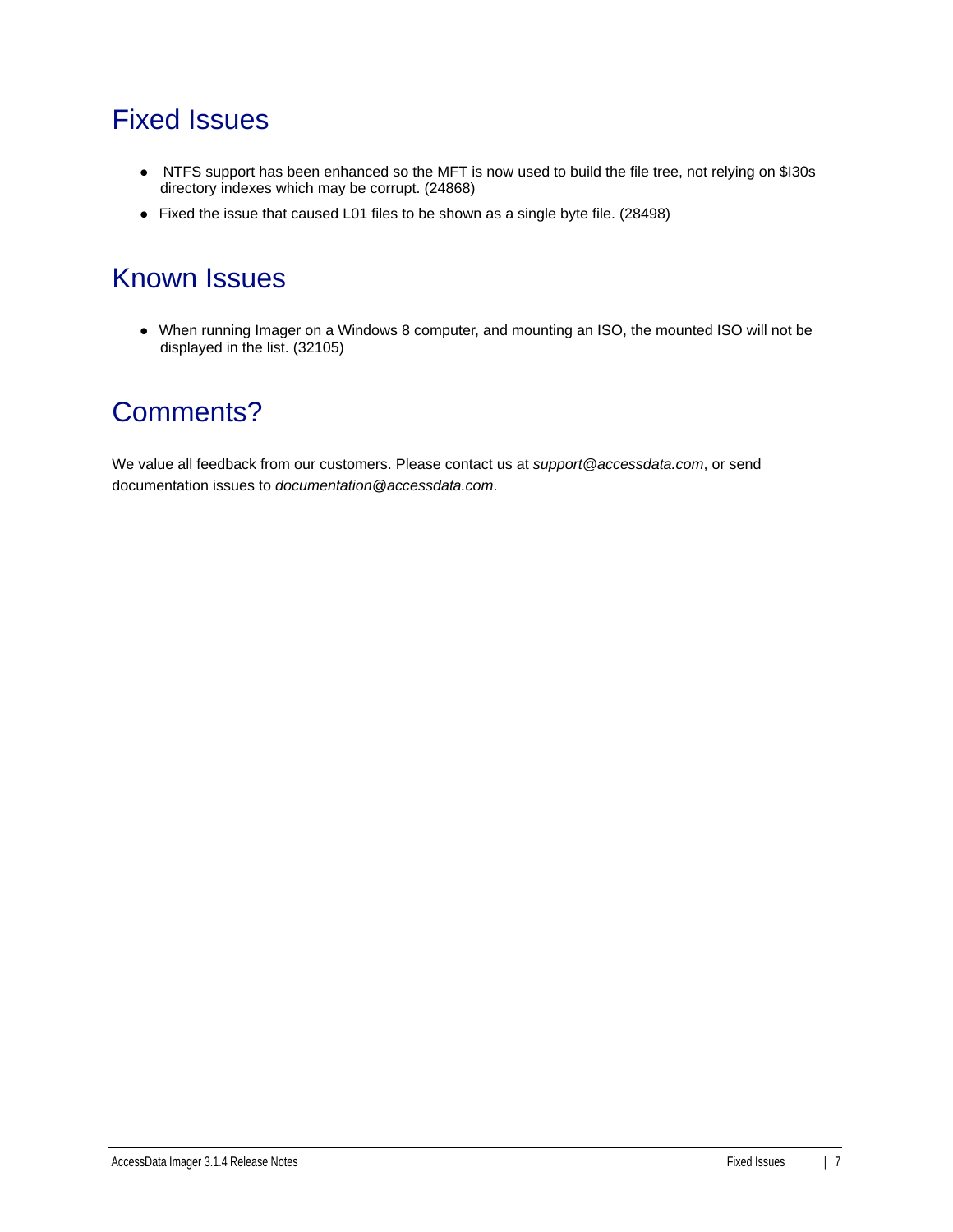# AccessData Imager 3.1.3 Release Notes

Document Date: 6/13/2013

©2013 AccessData Group, Inc. All rights reserved.

## Introduction

This document lists the changes in AccessData Imager 3.1.3. All known issues published with previous release notes still apply until they are listed under "Fixed Issues."

# Important Things to Know

- Image mounting requires the latest Imager drivers be used on the computer. (58791) In order to ensure the latest are used, do the following:
	- 1. As administrator, open a command prompt, and execute the following commands:
		- sc delete cbdisk
		- sc delete cbdisk2
	- 2. Reboot the computer.
- AccessData FTK Imager does not have HPA support but can leverage technology (like some writeblockers) that make the information available during acquisition.
- AccessData: FTK Imager does not have DCO support but can leverage technology (like some writeblockers) that make the information available during acquisition.

# New and Improved

The following are enhancements:

**Destination Spanning**

When creating an image, you can now specify secondary locations to be used if the first location fills up.

- **Enhanced Features for Command-line Imager**
	- You can now capture the RAM of a target computer
	- You can now capture the Pagefile contents of the target computer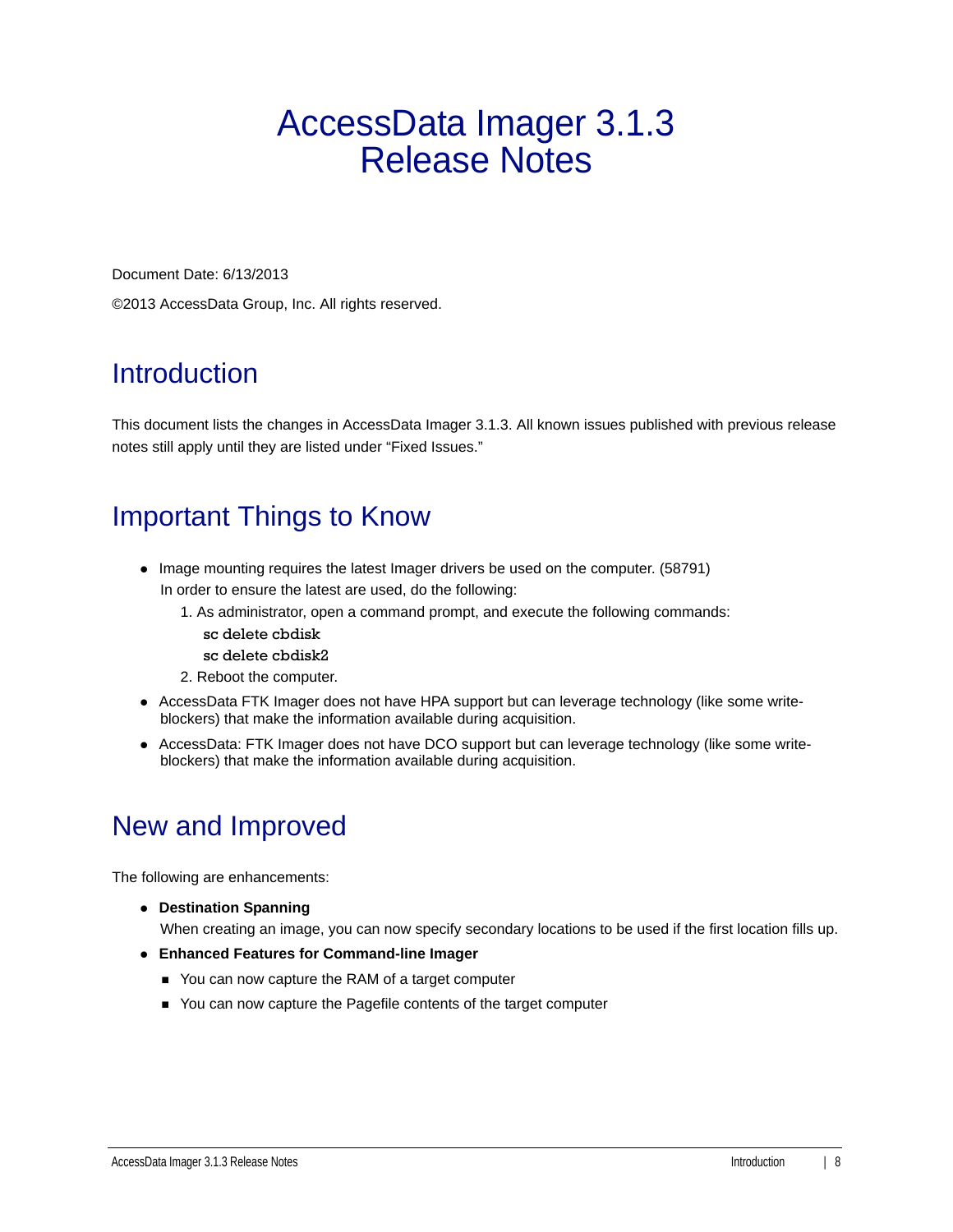#### Known Issues

For imager CLI, if you type ftkimager.exe and press enter, you get an error rather than getting the command-line help.

You can access the help by typing ftkimager.exe -help. (23007)

#### Comments?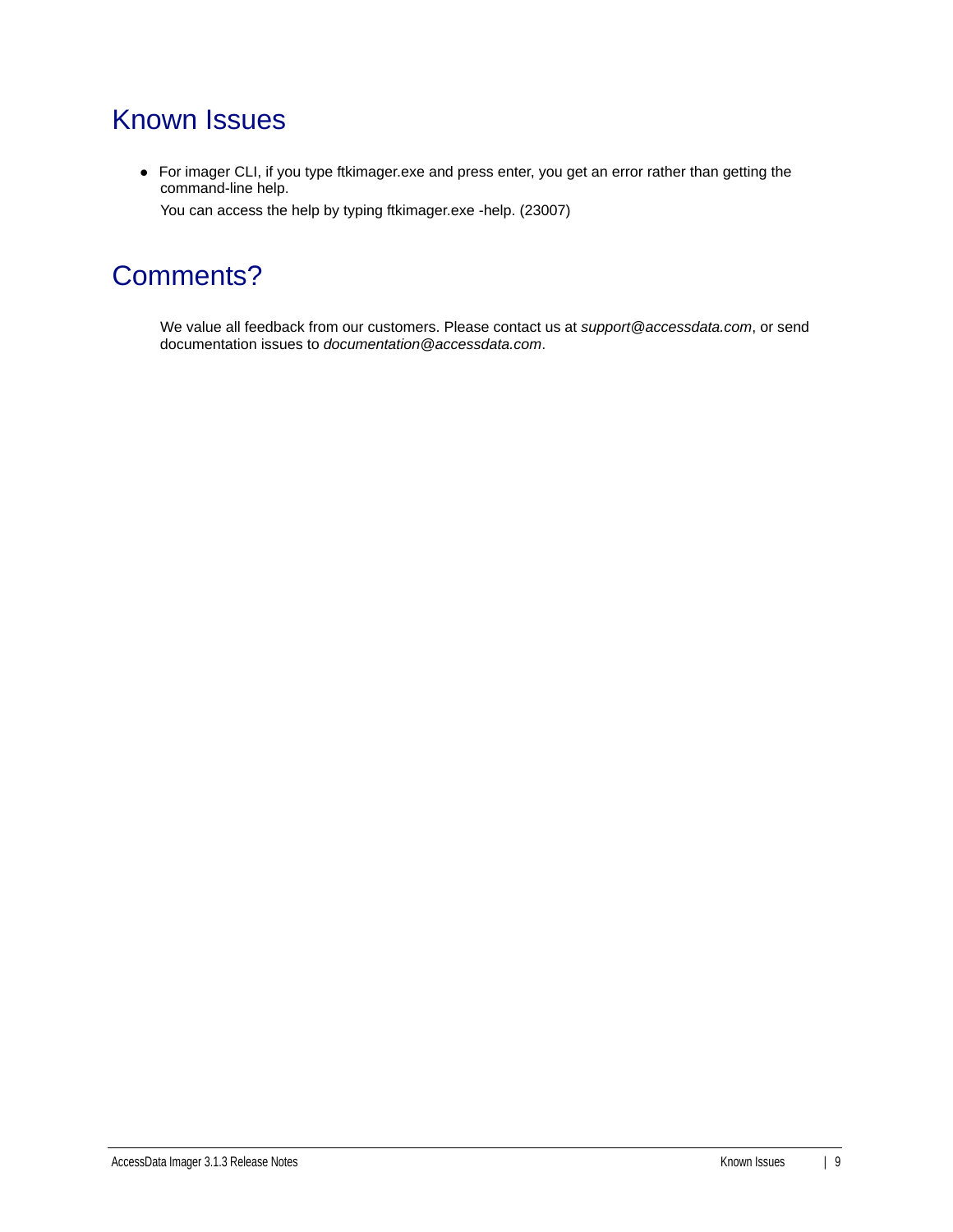# AccessData Imager 3.1.2 Release Notes

Document Date: 2/25/2013

©2013 AccessData Group, LLC All rights reserved.

## **Introduction**

This document lists the changes in AccessData Imager 3.1.2. All known issues published with previous release notes still apply until they are listed under "Fixed Issues."

# Important Things to Know

- Image mounting requires the latest Imager drivers be used on the computer. (58791) In order to ensure the latest are used, do the following:
	- 1. As administrator, open a command prompt, and execute the following commands:
		- sc delete cbdisk
		- sc delete cbdisk2
	- 2. Reboot the computer.
- AccessData FTK Imager does not have HPA support but can leverage technology (like some writeblockers) that make the information available during acquisition.
- AccessData: FTK Imager does not have DCO support but can leverage technology (like some writeblockers) that make the information available during acquisition.

## New and Improved

The following are enhancements:

• Improved the detection and handling of corrupt \$I30 index allocations.

## Known Issues

• There are no new known issues in this release.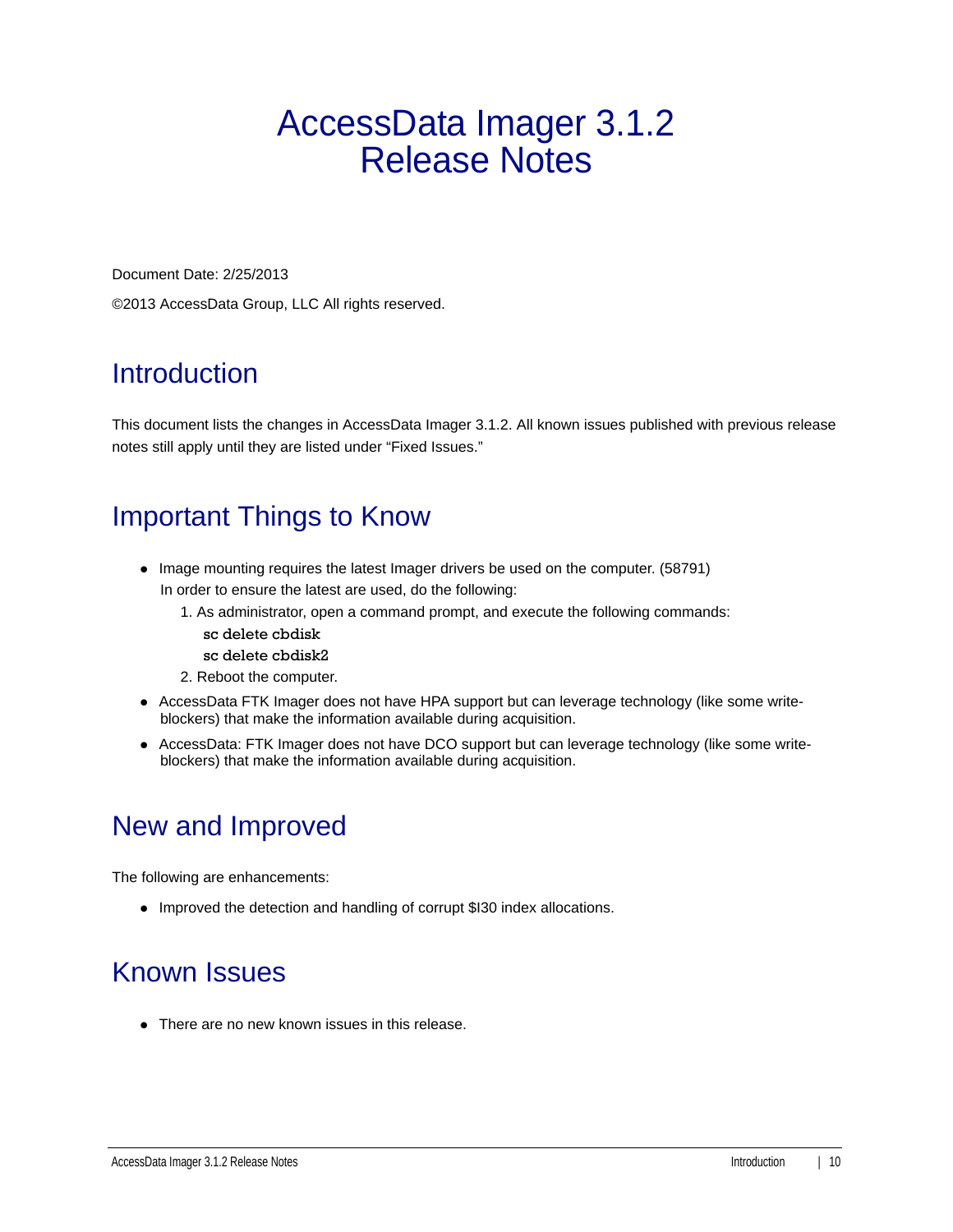# AccessData Imager 3.1.1 Release Notes

Document Date: 9/6/2012

©2012 AccessData Group, LLC All rights reserved.

# **Introduction**

This document lists the changes in AccessData Imager 3.1.1. All known issues published with previous release notes still apply until they are listed under "Fixed Issues."

# New and Improved

The following are enhancements:

- FTK Imager now supports creating, reading, and verifying E01 files of drives greater than 2TB
- CLI Imager now supports creating and verifying E01 files of drives greater than 2TB.
- When performing a memory capture, you can now do the following:
	- $\blacksquare$  Include the pagefile
	- Save the memory capture as an AD1 file

## Fixed Issues

The following issues have been fixed:

• Imager will now attempt to read exFAT file system images even if there is a slight disparity between the sector count of the volume and the exFAT partition information. Before, if any disparity existed, it would detect that the image had an invalid volume boot record, and it would not attempt to read the image. (69587)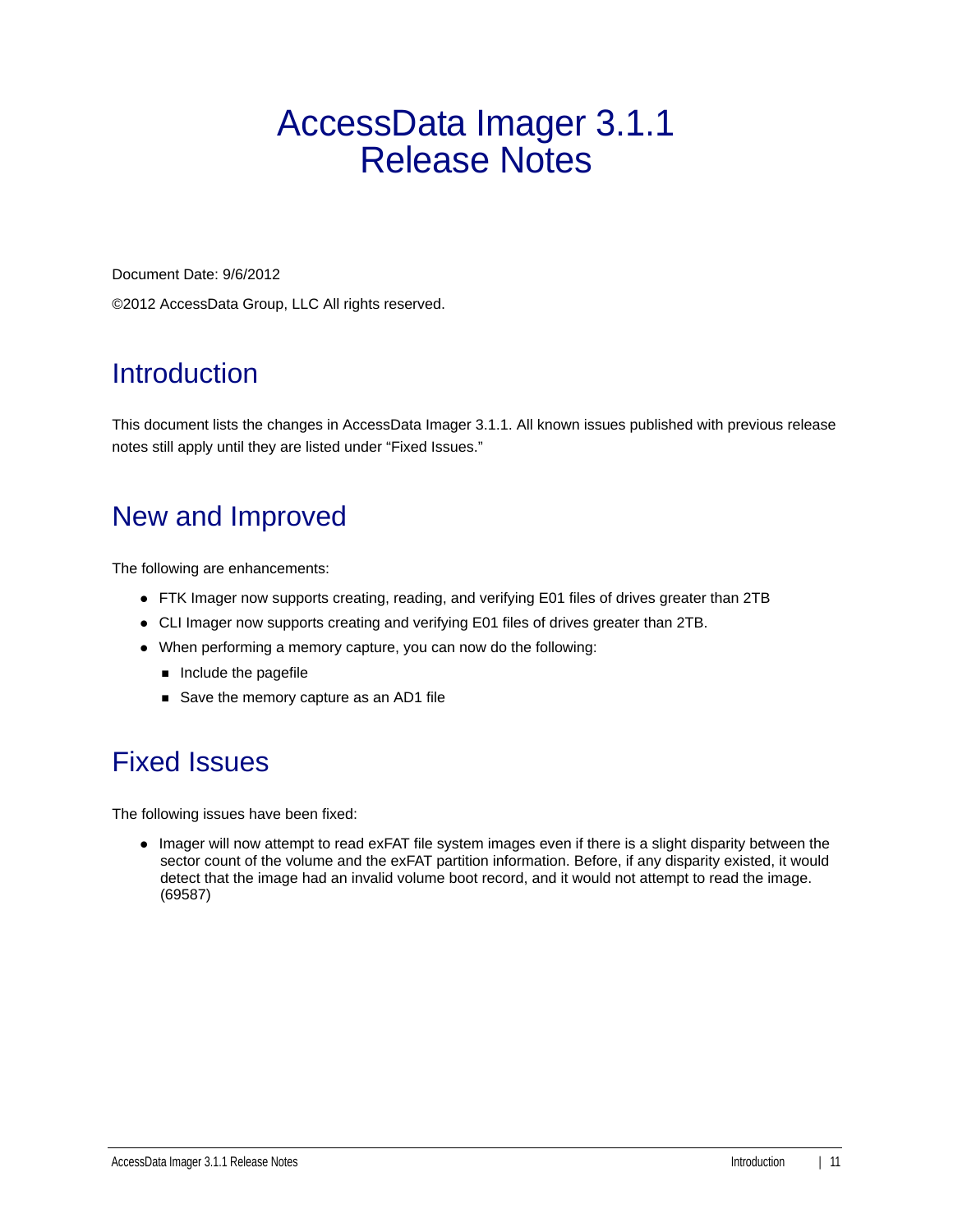## Important Things to Know

- Image mounting requires the latest Imager drivers be used on the computer. (58791) In order to ensure the latest are used, do the following:
	- 1. As administrator, open a command prompt, and execute the following commands: sc delete cbdisk
		- sc delete cbdisk2
	- 2. Reboot the computer.

#### Known Issues

There are no new known issues in this release.

## Comments?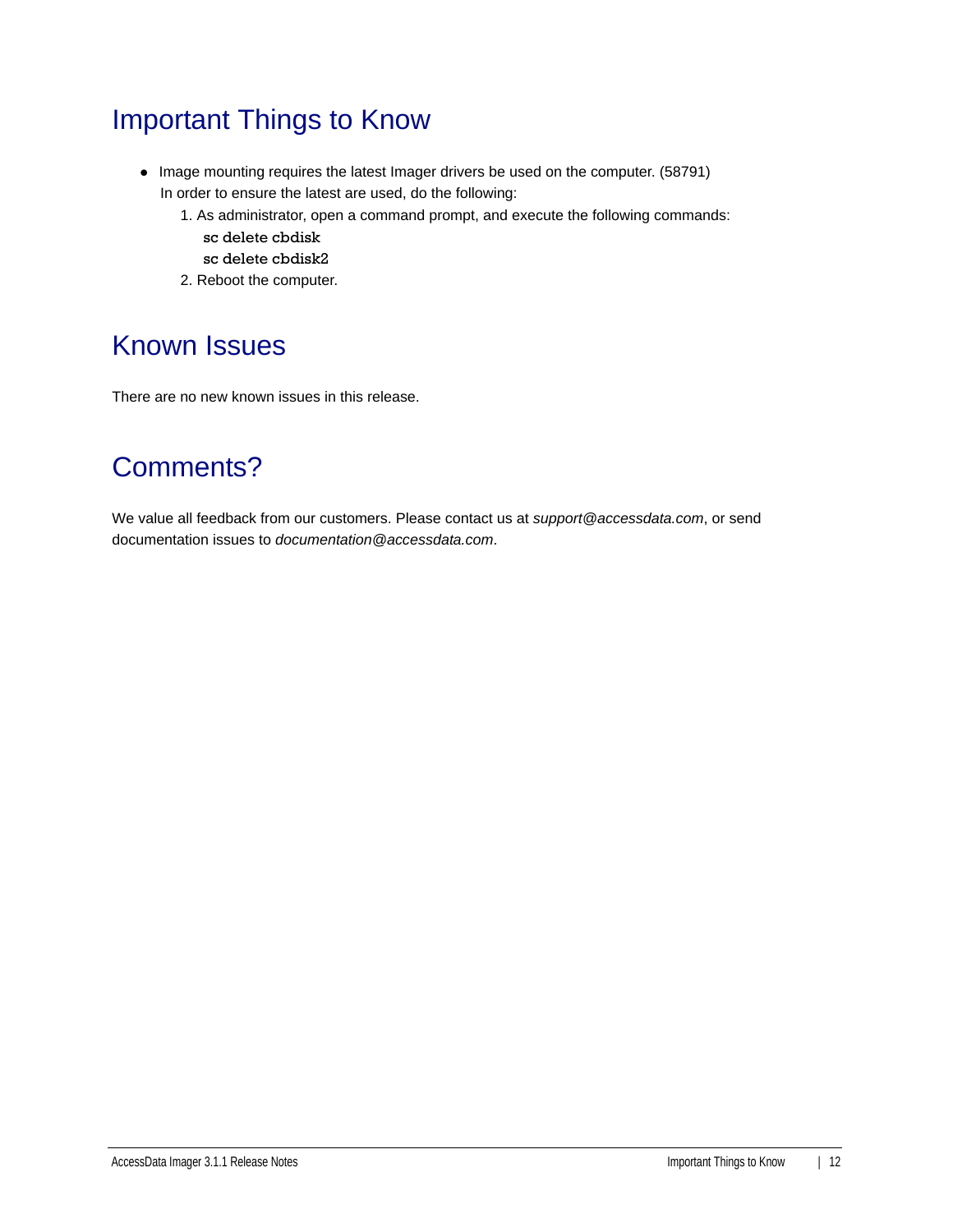# AccessData FTK Imager 3.1.0 Release Notes

#### **Introduction**

This document lists the bug fixes for AccessData Imager 3.1.0. All known issues published with previous release notes still apply until they are listed under "Fixed Issues."

#### New and Improved

The following is an enhancement:

- There is a new option in FTK Imager's File menu to Decrypt AD1 Images. (56793)
- EFS Encryption detections now return a message when the encryption is not found as well as when it is found. (57849)

#### Fixed Issues

The following issues have been fixed:

- Fixed an issue where the Content Viewer in Imager would not preview files if Internet Explorer 9 was installed. (59339)
- Fixed an issue where a .csv file was not created for CDFS images when the "Create directory listings of all files in the image after they are created" is marked. (60895)
- Fixed an issue where creating a directory listing of a system containing exFAT crashes Imager. (59228)
- Fixed an issue where a .TXT file was not being generated after using the ADEncrypt utility. (56726)
- Removed a non-functioning button from the Imager toolbar. (57815)
- The progress bar in the File > Verify dialog has been updated to provide better feedback. (54920)

#### Known Issues

The following items are known issues:

- When mounting an image to a drive, it may be possible to inadvertently choose a mapped drive that is already consumed and unavailable. If this occurs FTK does not change the mapped drive. To work around this, in Windows make sure that the drive letter that you choose to map for mounting the image is free before you select it. (57539)
- Image mounting does not work in FTK or Imager if the agent is installed on that machine. (58791)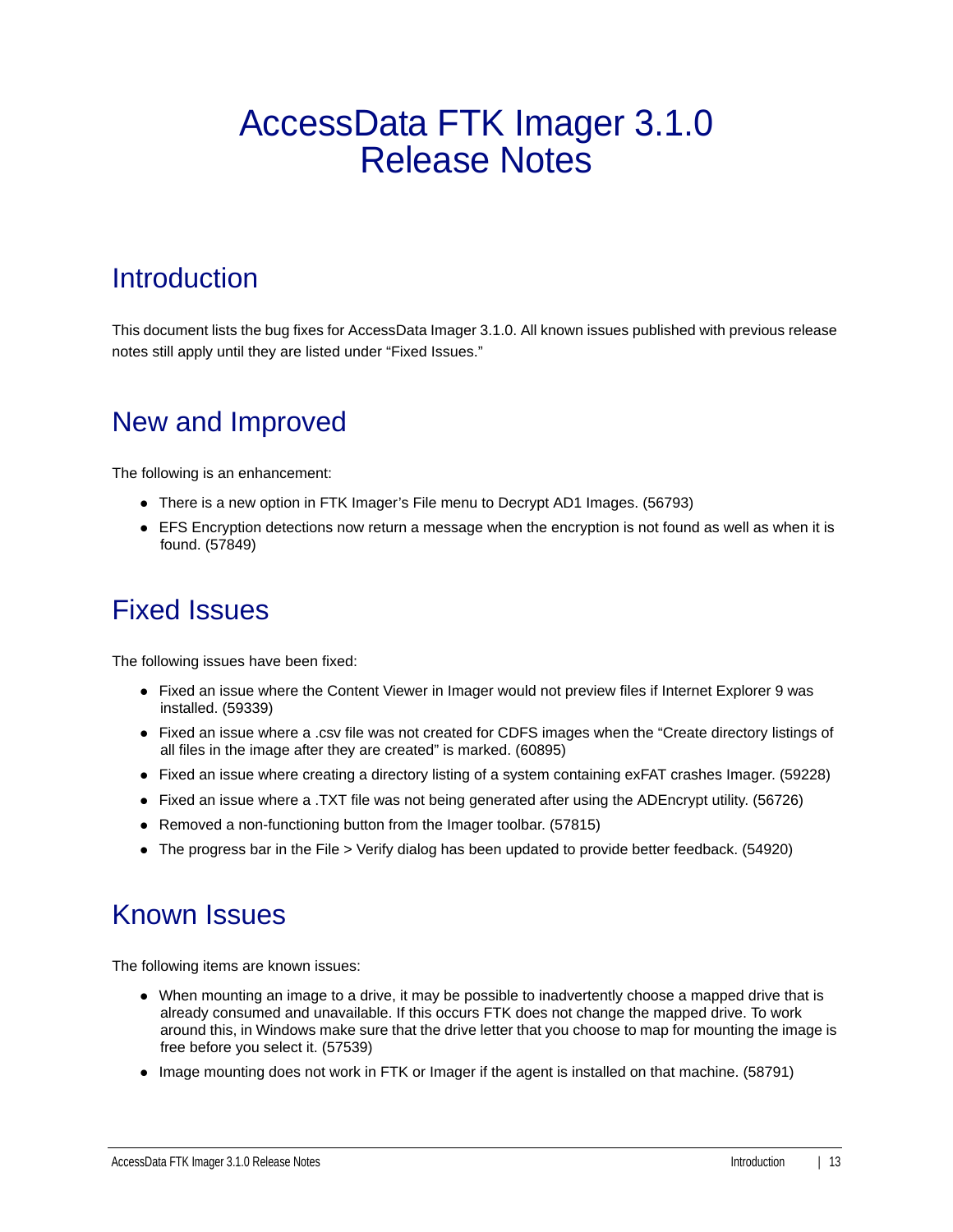